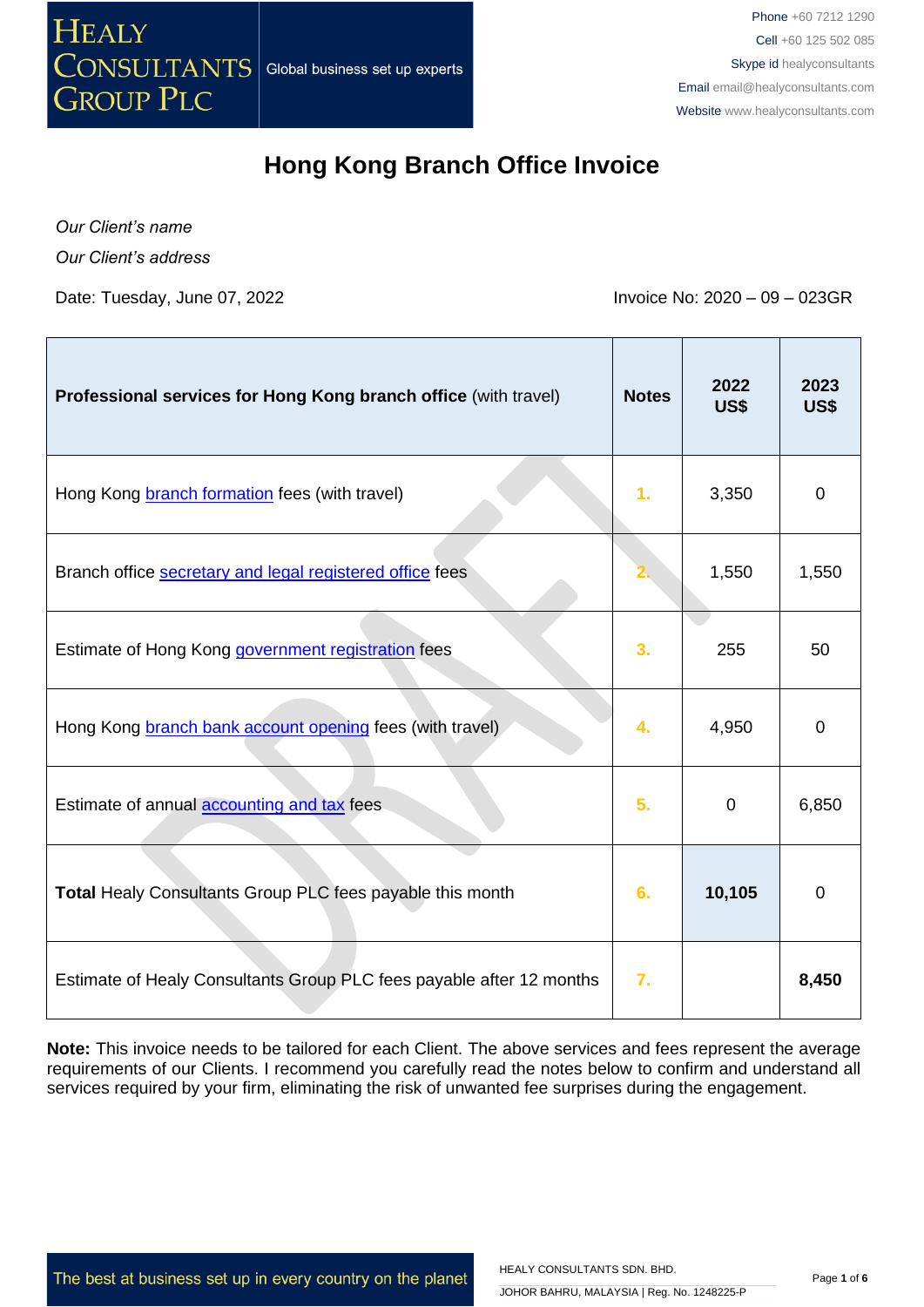

### *Notes to invoice above*

**1.** Healy Consultants Group PLC's fees to legally register our Clients' Hong Kong branch office within [one](http://www.healyconsultants.com/hong-kong-company-registration/incorporation-steps/) [week](http://www.healyconsultants.com/hong-kong-company-registration/incorporation-steps/) by **i)** choosing the optimum M&AA for our Client's business activities, **ii)** reserving a branch name with [Companies Registry,](http://www.cr.gov.hk/en/public/services.htm) **iii)** settling our accountant and lawyer fees and **iv)** preparing a high-quality branch office incorporation application for [Companies Registry.](http://www.cr.gov.hk/en/public/services.htm)

Starting on the 1st of April 2017, the Hong Kong Inland Revenue Department will increase the Business Registration Certificate fee from HK\$250 to HK\$323.

All [engagement fees](http://www.healyconsultants.com/company-registration-fees/) are agreed and paid up front and agree to the fees published on our country web pages. Consequently, there are no hidden fees or surprises or ambushes throughout the engagement. All engagement deadlines are agreed up front in the form of a [detailed project plan,](http://www.healyconsultants.com/index-important-links/example-project-plan/) mapping out deliverables by week throughout the engagement term.



Every week during the engagement, we email our Client a [detailed email engagement status update.](http://www.healyconsultants.com/index-important-links/weekly-engagement-status-email/) Our Client is immediately informed of engagement problems together with solutions. Your dedicated engagement manager is reachable by phone, skype, live chat and email and will communicate in your preferred language.

**2.** In accordance with [Hong Kong New Companies Ordinance,](http://www.cr.gov.hk/en/companies_ordinance/docs/NewCO_C622_HL_FullVersion-e.pdf) each Hong Kong branch office must appoint a branch secretary, who may be a natural person or a body corporate, but the branch secretary must be resident in Hong Kong. Healy Consultants Group PLC will act as your Hong Kong branch secretary, for which our annual responsibilities include **i)** preparation and filing of the annual return, **ii)** securely maintaining branch office books, **iii)** liaising with the Hong Kong government on behalf of our Client, **iv)** filing of changes of branch office structure and **v)** ensuring branch record compliance with local law.

In accordance with the [Hong Kong New Companies Ordinance,](http://www.cr.gov.hk/en/companies_ordinance/docs/NewCO_C622_HL_FullVersion-e.pdf) a branch office shall as from the date of its incorporation have a legal registered office in Hong Kong, to which all official government communications and notices may be addressed. To comply with this statutory requirement, Healy Consultants Group PLC Hong Kong business office will be the registered office address for your Hong Kong Branch. Thereafter, this address will be used to receive government correspondence including **i)** annual tax returns, **ii)** bank statements and **iii)** employee payroll tax and pension correspondence. Most of our Clients wish to place Healy Consultants Group PLC's [Hong Kong office address](http://www.healyconsultants.com/virtual-office/) on invoices, contracts, websites and business cards.

**3.** This fee is an estimate of government costs payable during your firm's engagement. For transparency purposes, all government fee payments will be supported by original receipts and invoices. Examples of government costs include **i)** reserving the branch office name with the [Companies Registry,](http://www.cr.gov.hk/en/public/services.htm) **ii)** obtain the certificate of incorporation with the [Companies Registry](http://www.cr.gov.hk/en/public/services.htm) and **iii)** sign up with [Inland Revenue Department.](http://www.ird.gov.hk/eng/welcome.htm) Following engagement completion, Healy Consultants Group PLC will refund our Client any excess of funds received over actual government costs paid.

Effective 1 October 2020, the Hong Kong government has reduced their fees payable for application to incorporate a company by 10% (excluding Business Registration Fee and Levy). The same is reflected in this invoice.

**4.** Healy Consultants Group PLC will secure local multi-currency corporate bank account numbers for our Client's Hong Kong company. It will take on average two months to secure corporate bank account numbers from the moment a compelte quality corporate bank account opening application is submitted to the banks.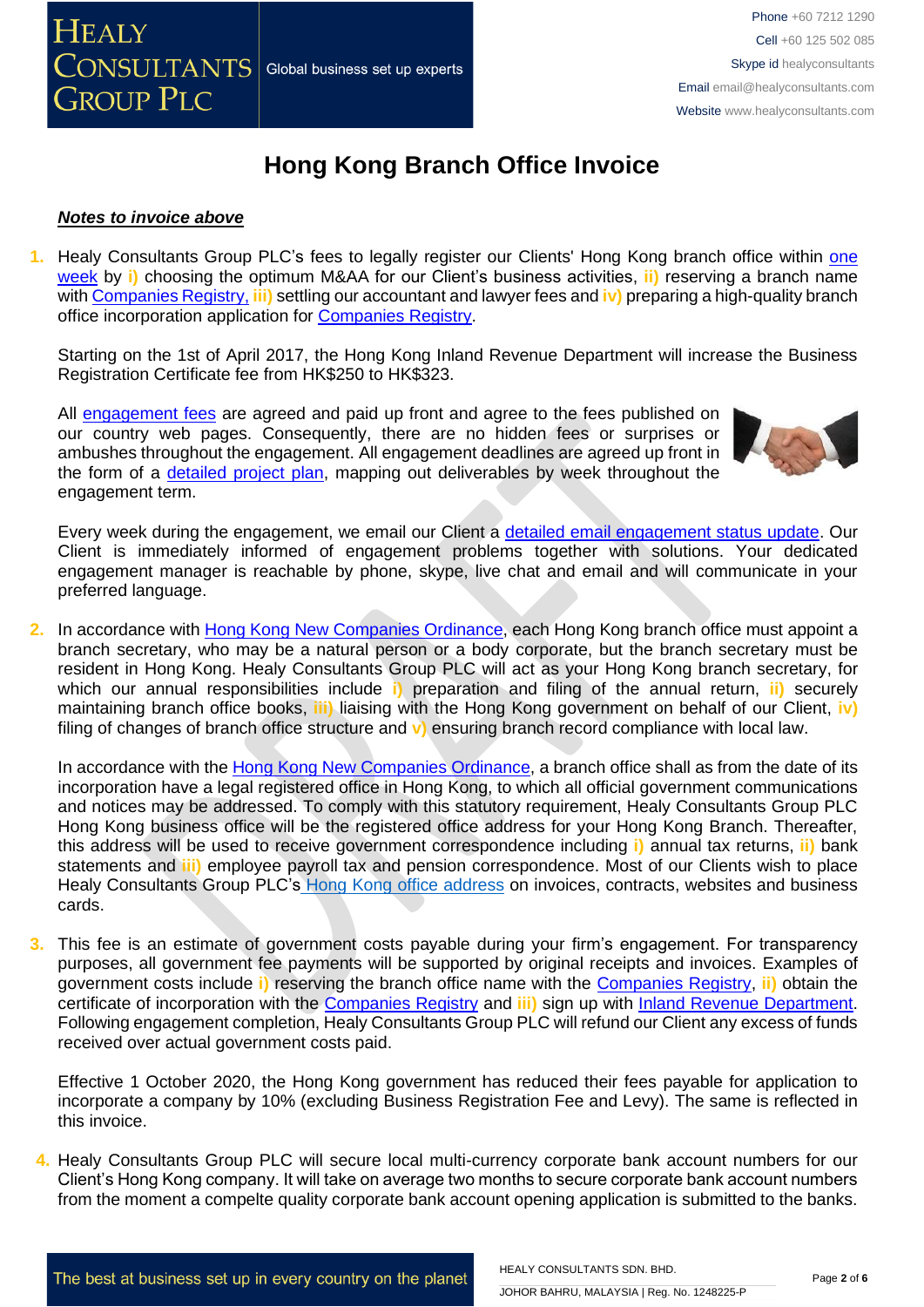In most cases, Hong Kong banks require our Clients to travel to their branch to secure corporate bank account numbers.

This is the most challenging part of the engagement. Consequently, we apply our 'guaranteed bank account [approval or your money back'](https://www.healyconsultants.com/corporate-banking-services/guaranteed-corporate-bank-account-approvals/) policy. To maximise the probability of successful multi-currency corporate bank account approvals, Healy Consultants Group PLC will:

- Prepare a quality business plan, including expect inflow and outflow of funds for the first 12 months.
- Conduct multiple banks to secure their written confirmation, welcome a formal application from our Client's business.
- $\checkmark$  Weekly negotiate and aggressively follow up with the bank relationship managers to ensure a timely corporate bank account approval.

To minimize engagement surprises and align all parties' expectations, I recommend you read [this web](https://www.healyconsultants.com/multi-currency-corporate-bank-account/) page, especially the due diligence documentation section.

Global banks [continue to tighten](https://www.healyconsultants.com/international-banking/opening-corporate-bank-accounts/) corporate bank account opening procedures, and their internal legal and compliance departments are completing more thorough [due diligence](http://www.healyconsultants.com/due-diligence/) of bank signatories, directors, shareholders and UBOs. During the engagement, the bank will likely revert to Healy Consultants Group PLC and our Client to request additional KYC information, including **i)** details of existing business setup, **ii)** reason for starting a new business in Hong Kong, **iii)** proof of business globally and in-home country including evidence of contracts, invoices and agreements with local Clients, **iv)** list of suppliers and Clients in Hong Kong and overseas, **v)** lease agreement and **vi)** evidence our Client and (if applicable) his directors and shareholders are complying with their local personal and corporate tax reporting obligations. As always, Healy Consultants Group PLC will liaise with the bank to secure exemption from these requirements. We assume our Client will timely supply this information and supporting documents, or there will be a delay.

Because global interest rates are low, international banks make little profit from current accounts. Consequently, international banks' appetites for new multi-currency corporate bank account applications is low. As a result, Hong Kong banks and other global banks are more likely to reject multi-currency corporate bank account applications. Because of the above, customer demand for new corporate bank accounts is very high. Therefore, international banks choose vanilla customers that tick all the boxes of a low-risk Client. For example, most banks will only welcome multi-currency corporate bank account applications from a company registered in the same country, with local staff and office premises.

When dealing with international banks, the front office bank officer is willing to help Healy Consultants Group PLC and our multi-national Clients. The realistic role of this bank officer is to collect information and ensure an accurate and complete multi-currency corporate bank account application is submitted to the bank inhouse legal and compliance department. Unfortunately, the bank in-house legal and compliance department has the ultimate power of approval over multi-currency corporate bank account applications. This department is extremely risk-averse and often lacks commercial reality. Furthermore, the in-house legal and compliance department does not speak to customers nor to Healy Consultants Group PLC. All communications must go through the front office bank officer. Consequently, quality Clients do not get a chance to communicate directly with bank decision-makers and properly explain their business and the risks the bank perceives.

Global banks enjoy the ultimate power of approval of corporate bank account applications. Guaranteed success is, therefore, outside Healy Consultants Group PLC's control. What is within our control is the preparation and submission of a high-quality application that maximises the likelihood of approval. All

HEALY CONSULTANTS SDN. BHD.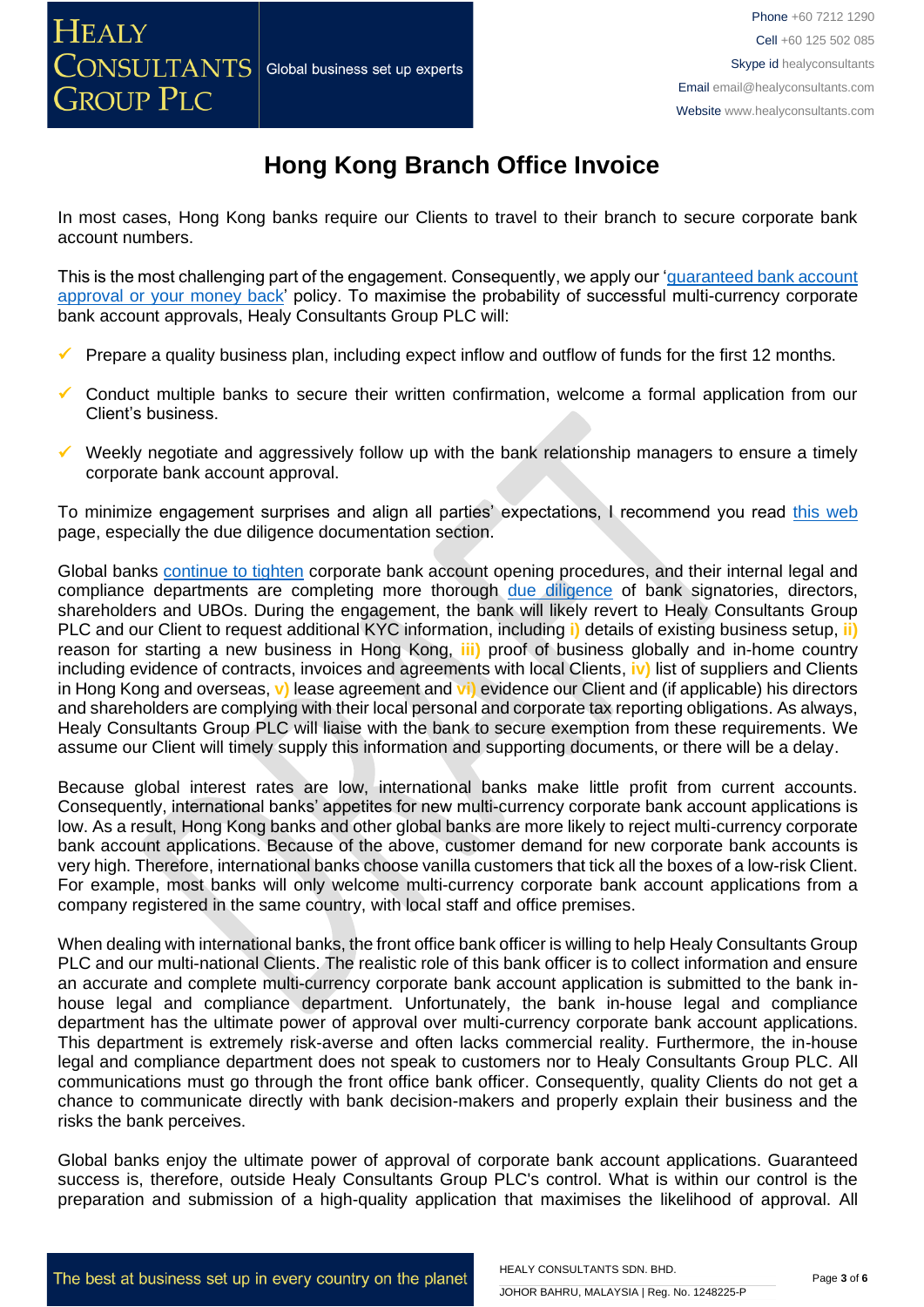banking charges, certification and translation and other third-party fees incurred during the corporate bank account opening process are to be borne by our Clients, never by the nominees. These additional fees are to be payable in advance of any disbursement.

- **5.** For an active trading branch office, these [accounting and tax fees](http://www.healyconsultants.com/hong-kong-company-registration/accounting-legal/) are an estimate of Healy Consultants Group PLC fees to efficiently discharge your annual branch office accounting and tax obligations. Following receipt of a set of draft accounting numbers from your branch office, Healy Consultants Group PLC will more accurately advise accounting and tax fees. For a dormant branch office, Healy Consultants Group PLC fees are only US\$950.
- **6.** All fees quoted in this invoice correspond to fees quoted on Healy Consultants Group PLC's [website.](http://www.healyconsultants.com/company-registration-fees/) Please review this invoice carefully to identify errors. During the rush of the business day, it is possible that Healy Consultants Group PLC inadvertently made fee calculation errors, typing errors or omitted services or omitted historic fee payments from Clients. In the unfortunate event you identify invoice errors, please revert to me directly. I apologize in advance if my staff or I made invoice errors.
- **7.** Assuming our Clients re-engage Healy Consultants Group PLC in year 2, this fee is an estimate of the fees payable next year, 12 months after the date of registration of the branch office.
- **8.** The fees quoted in this invoice are a prediction of the fees required to efficiently and effectively complete this engagement in a timely manner. If during the engagement Healy Consultants Group PLC realizes that the project is more complex than anticipated, requiring a large additional investment of time, my firm will revert to request additional fees.
- **9.** In accordance with the [Hong Kong New Companies Ordinance,](http://www.cr.gov.hk/en/companies_ordinance/docs/NewCO_C622_HL_FullVersion-e.pdf) there is no minimum issued share capital required for a Hong Kong branch office.
- 10. In accordance with the [Hong Kong New Companies Ordinance,](http://www.cr.gov.hk/en/companies_ordinance/docs/NewCO_C622_HL_FullVersion-e.pdf) effective from March 3<sup>rd</sup> 2014, every Hong Kong company must have at least one individual director. If required, Healy Consultants Group PLC will be pleased to provide your firm with a professional nominee director. Our fee amounts to US\$3,900 per annum.



- 11. Engage Healy Consultants Group PLC to **project manage** business set up in every country on the planet. We are the best in the [world](http://www.healyconsultants.com/best-in-the-world/) at what we do, timely completing the  $A$  to  $Z$  of every country engagement.
- **12.** If our Client requires additional non-residen[t nominee shareholder and director services,](http://www.healyconsultants.com/corporate-outsourcing-services/nominee-shareholders-directors/) Healy Consultants Group PLC will be pleased to assist. Our fee for professional, passive nominee non-resident corporate shareholder amounts to US\$2,100 per annum. Our fee to be both non-resident nominee director and shareholder amounts to US\$6,600 per annum. Being the sole shareholders and sole director of a Client's branch exposes Healy Consultants Group PLC to reputation, litigation and financial risk.
- **13.** Monthly, quarterly and mid-year government tax obligations include **i)** monthly payroll reporting and **ii)** quarterly GST and corporation tax returns. If you need our help, Healy Consultants Group PLC can complete monthly government reporting for a monthly fee of US\$1,600. Healy Consultants Group PLC's monthly support will include **i)** receive in dropbox the monthly invoices from our Client, **ii)** label monthly bank statement transactions, **iii)** monitor monthly profit levels to minimize annual tax and **iv)** submission of monthly employee payroll reporting.
- **14.** If required, Healy Consultants Group PLC will be pleased to assist your firm to secure employee [visa](http://www.healyconsultants.com/hong-kong-company-registration/formation-support-services/) approvals. Our fee is US\$7,950 for the first employee, US\$6,950 for the second employee and US\$5,950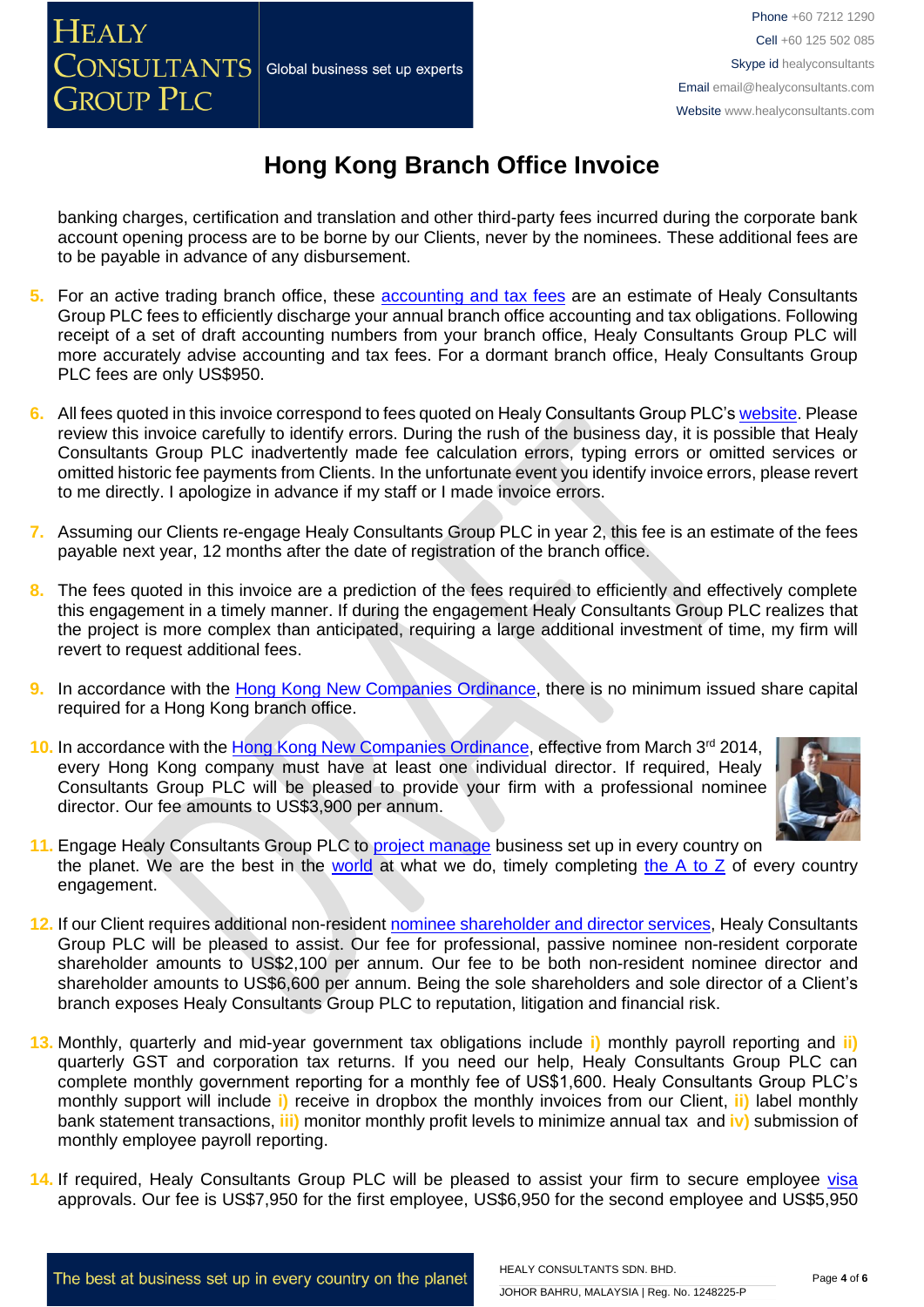per employee thereafter. Our employee visa fees includes preparation of a quality visa application and submitting to the correct government immigration officers. The government enjoys ultimate power of approval of visa applications. Consequently, guaranteed success is outside of Healy Consultants Group PLC's control. What is inside our control is the preparation and submission of a high quality immigration visa application that maximizes the likelihood of visa approval.

- **15.** Depending on our Client's business and nationality, the Hong Kong government may require a special regulatory license to carry on your business in the country. Healy Consultants Group PLC will assist our Client secure license approval, there may be additional engagement fees. However, the government enjoys ultimate power of approval of branch registrations and business licenses.
- **16.** During the engagement, shareholders and directors' documents may need to be translated into the local language before the government and bank approves branch office registration and corporate bank account opening respectively. Consequently, our Client should budget for possible additional translation and embassy attestation fees. Either our Client or Healy Consultants Group PLC can complete this administrative task.

As always, Healy Consultants Group PLC will negotiate with all third parties to eliminate or reduce additional engagement costs. For transparency purposes, all third-party fee payments will be supported by original receipts and invoices. Examples of possible third-party payments include **i)** embassy fees, **ii)** notary public costs and **iii)** official translator fees.

- **17.** Some of our Clients require an [immediate Hong Kong solution.](http://www.healyconsultants.com/hong-kong-company-registration/turnkey-solutions/) With this strategy, within a day Healy Consultants Group PLC can supply our Client **i)** an existing dormant company number, **ii)** an already approved Hong Kong corporate bank account number and **iii)** a business address. Turnkey solutions are attractive to those entrepreneurs who wish to immediately close a country deal, sign a contract or invoice a customer. Our Clients will not have to travel to Hong Kong for change of bank signatory.
- **18.** Some of our Clients request Healy Consultants Group PLC to provide temporary shared [office space](http://www.healyconsultants.com/virtual-office/) for 6 months until their preferred business premises is found. If your firm requires this service, our one-time fee is US\$950. Monthly rental thereafter is paid directly to the landlord, independent of Healy Consultants Group PLC.
- **19.** It is important our Clients are aware of their personal and corporate tax obligations in their country of residence and domicile. Let us know if you need Healy Consultants Group PLC help to clarify your local and international annual tax reporting obligations.
- **20.** During the course of your engagement, multiple couriers will be sent to **i)** governments and banks, **ii)** lawyers and accountants and **iii)** to our Client. Average total engagement courier fees approximate US\$150 and it is fair and reasonable we ask our multi-national Clients for these third-party costs. As always, courier fee payments will be supported by original receipts and invoices. Following engagement completion, Healy Consultants Group PLC will refund our Client any excess funds received over actual courier costs paid during the engagement. Thank you for your understanding.
- **21.** As stipulated on our [business website](http://www.healyconsultants.com/) and in section 3 of our engagement letter, Healy Consultants Group PLC will only commence the engagement following **i)** settlement of our fees and **ii)** completion and signing of our legal engagement letter.
- **22.** Healy Consultants Group PLC will only register your branch after 75% of [due diligence documentation](http://www.healyconsultants.com/due-diligence/) is received by email. Healy Consultants Group PLC will only open a branch bank account after 100% of the Client's original due diligence documentation is received by courier.